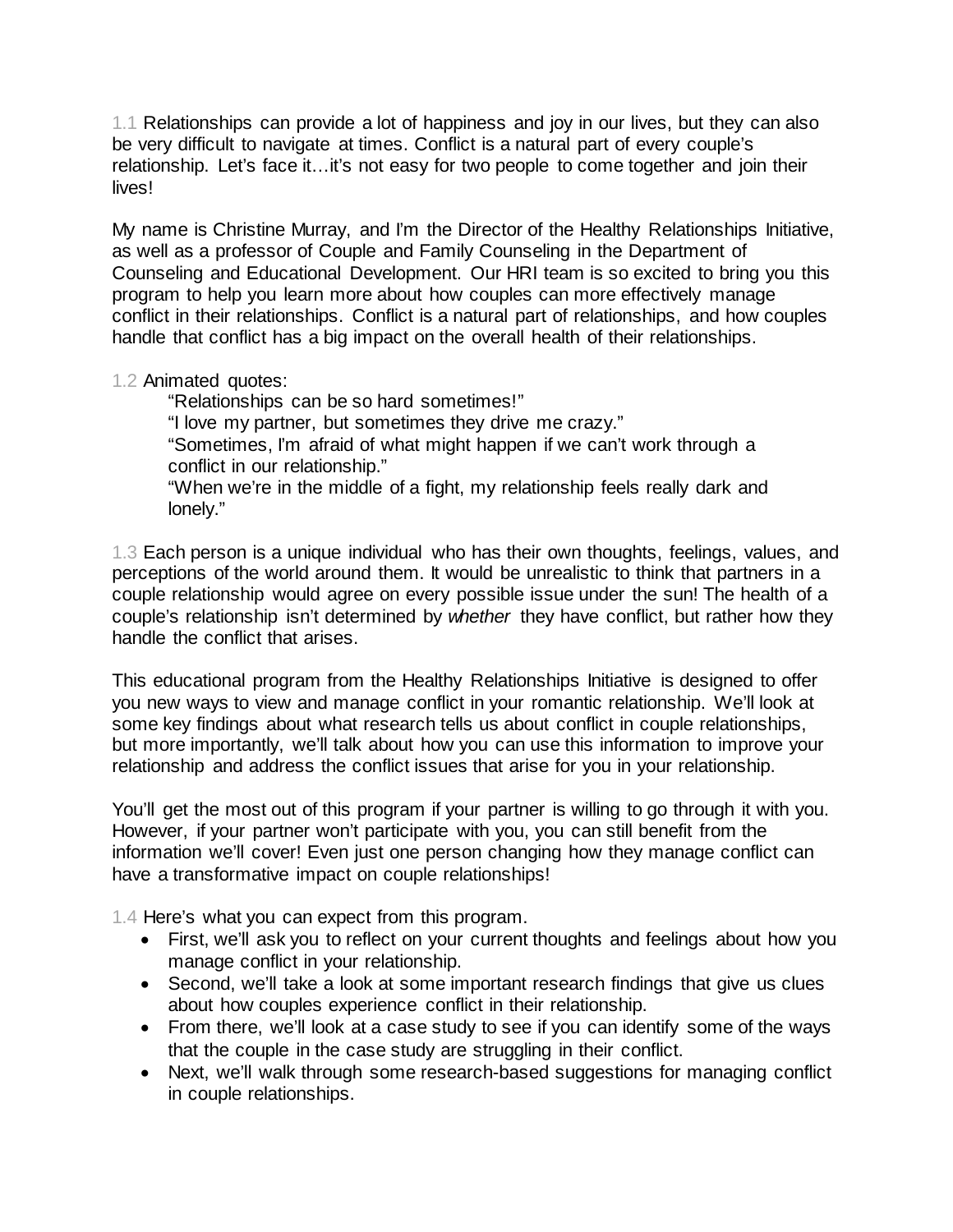- You'll then have a chance to map out a plan with strategies to improve your conflict management in your relationship.
- Finally, we'll ask you to provide feedback about your experience with this program and how it's influenced your views about conflict.

1.5 The whole program will take about an hour to complete, but you may find that it takes you more or less time, depending on how quickly you go through the material. So, let's get started! Click Next below to start out with a self-reflection activity to get you started thinking about where things stand now with your conflict management in your relationship.

1.6 "Let's get started with an opportunity for you to take some time to reflect on how you typically handle conflict in your relationship with your partner. If you're not currently in a relationship, think back on conflict in your most recent relationship. Take a look at the list of words below, and check off any that reflect how you typically feel or act during conflict. And be honest! The only wrong answers here are the ones that aren't truthful. The more you can accurately look at how you

| How you feel or act during conflict |              |             |
|-------------------------------------|--------------|-------------|
| peaceful                            | aggressive   | sad         |
| loud                                | quiet        | patient     |
| volatile                            | regretful    | scared      |
| respectful                          | hurtful      | frustrated  |
| calm                                | nonchalant   | lonely      |
| angry                               | attentive    | critical    |
| violent                             | embarrassing | withdrawing |
| avoidant                            | nervous      | logical     |

Now that you've looked at how you typically feel and act during conflict, take a look back at the list of words that you checked off. Are there any on that list that you wish you could change? Well, I have good news for you! You can learn to handle conflict in your relationship differently, but it'll take some work and intentional practice. The rest of this program is designed to help you get there.

1.7 Before we move on, I want to point out one important thing about conflict. If you checked off **violent** or **aggressive** in the list above, or if you would describe your partner as violent or aggressive, or if there are ANY aspects of how conflict is handled in your relationship that make you or your partner feel unsafe, please understand that any sort of violence or abuse – including physical, verbal, emotional, sexual, or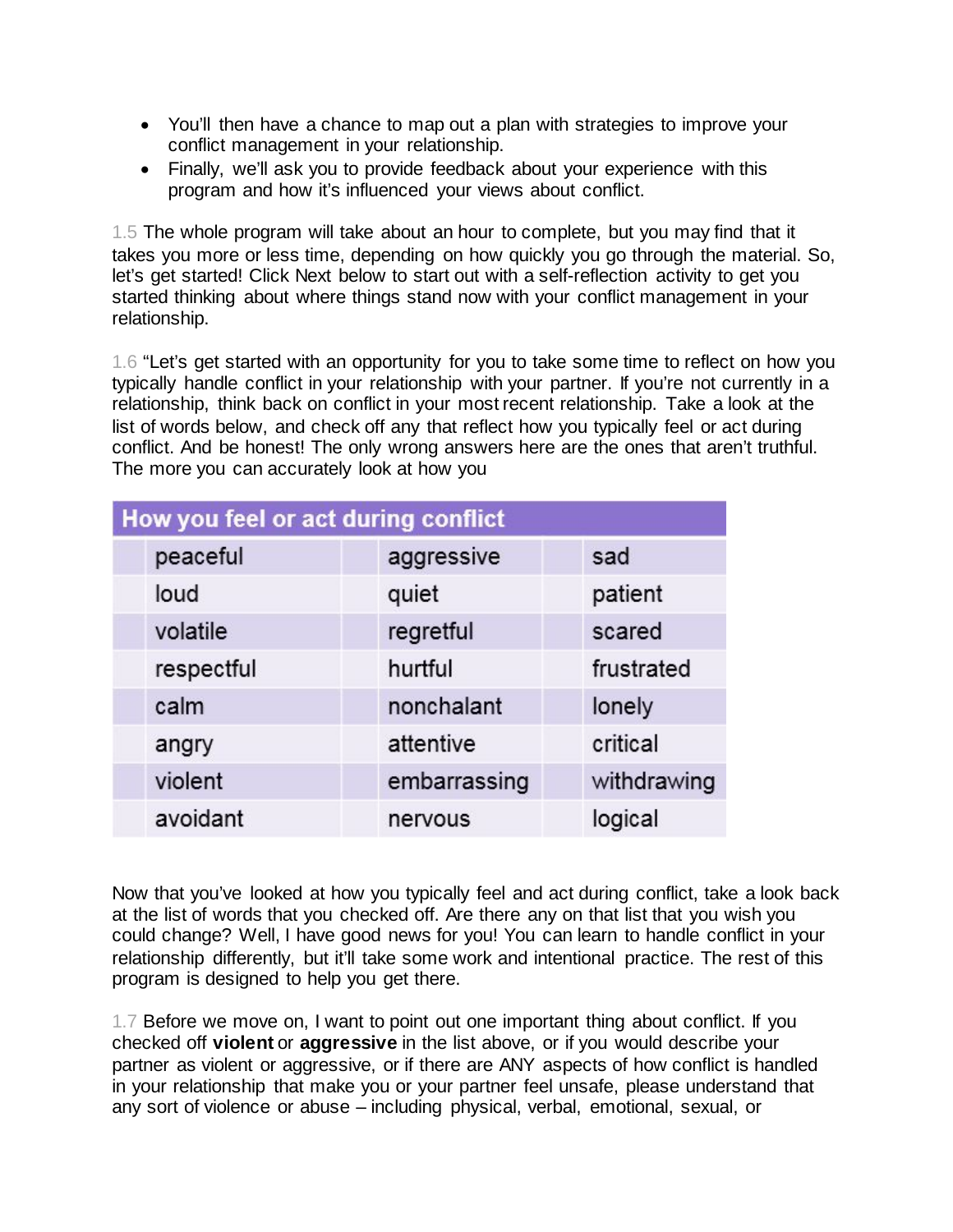psychological abuse – is never a part of a happy, healthy romantic relationship. If you know or suspect that your relationship has any form of abuse in it, please reach out for help from a local domestic violence agency or the [National Domestic Violence Hotline](http://www.thehotline.org/) for additional assessment and support for the safety of your relationship before you consider continuing this program.

1.8 What do you and your partner fight about? Research, clinical experience, and even just plain old common sense tell us that couples can fight about many things. In one study of couples in therapy, researchers identified high, moderate, and low conflict topics. This list is useful because it illustrates that not all topics that create conflict in couple relationships may lead to the same level of conflict. Of course, some of the topics that might not cause as much conflict in other couples' relationships could cause a LOT of conflict in your relationship. Take a look at the list these researchers identified, and consider which areas lead to high, moderate, and low levels of conflict in your own relationship:

1.9

## • **High Conflict**

- Sex
- How much partners demonstrate affection
- Big decisions the partners have to make

# • **Moderate Conflict**

- Religion
- In-laws
- Values and goals
- Finances
- Friendships
- **Low Conflict**
	- Household tasks
	- How much time partners spend together
	- Partners' views about life
	- How to spend leisure time

What topics would you add or take away from this list in your own relationship?

1.10 To some degree it *is* useful to look at the topics that lead to conflict in couple relationships. But – *Listen closely to this next point* – The impact of conflict on couple's relationships is LESS about WHAT they fight about, and more about HOW they manage that conflict.

This point is widely-known by couple and marriage therapists, but it's one that somehow often escapes people in their everyday lives. We often hear talk show hosts say things like, "Money problems are the number one reason couples fight," or "Couples today are most likely to divorce because of Facebook and other social media problems." And, it is important for couples to understand the issues that cause struggles for them, especially so that they can plan ways to solve problems in those areas.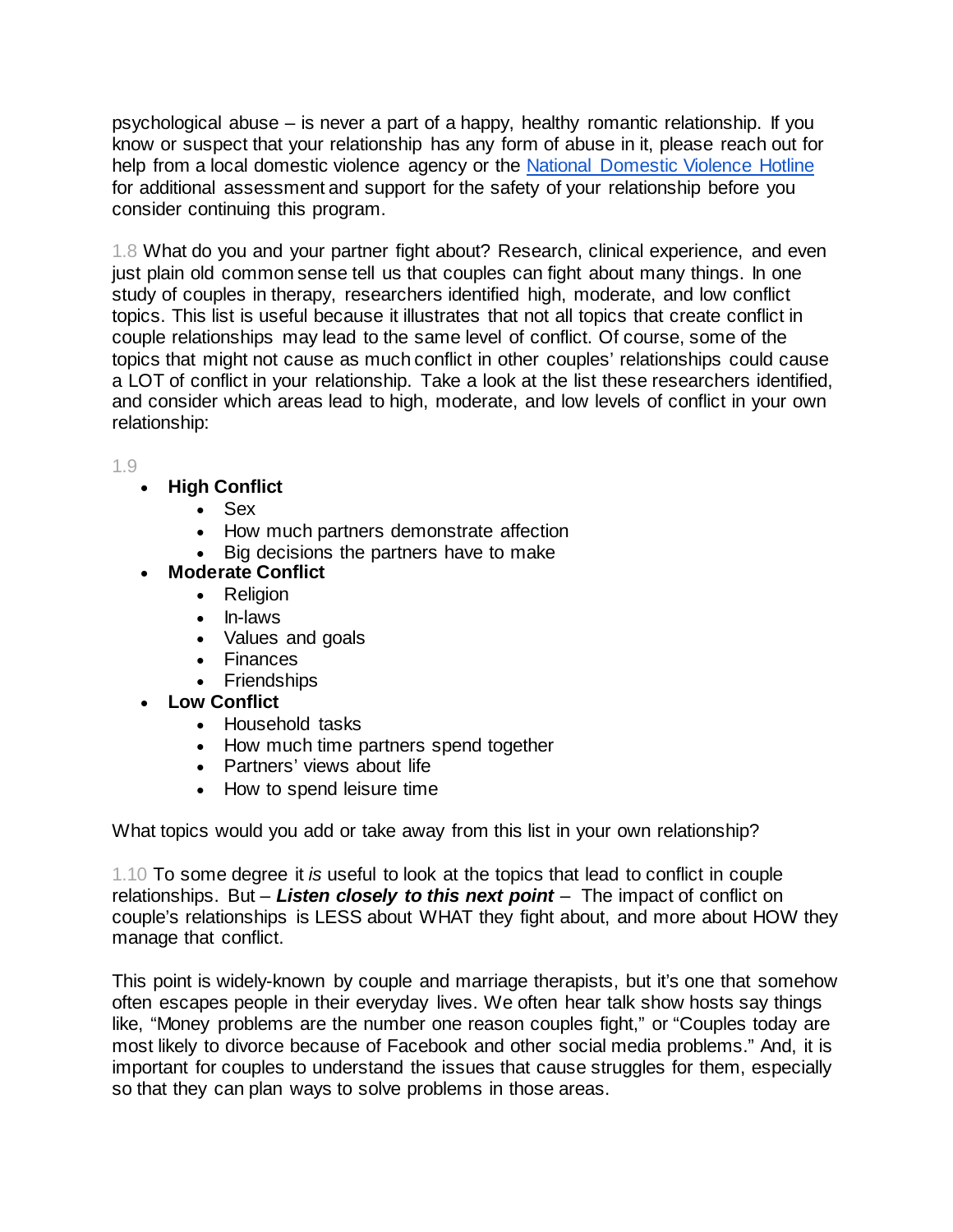But don't get too caught up in the specific topics related to conflict for couples, at least not at first! I want to teach you one of the most important ideas that couple and family counselors learn every early on in their training:

#### 1.11 PROCESS IS MORE IMPORTANT THAN CONTENT

This means that, in order to truly work through conflict in couple relationships in ways that are most likely to help the couple grow and move forward, we need to spend more time and attention looking at HOW they work through the challenges and disagreements they face.

1.12 In fact, research tells us that how difficult a topic is for couples actually has very minimal influence on their communication behaviors during conflict. This means that couples tend to use similar conflict management styles whether they're discussing relatively easy or difficult topics.

One of the hardest aspects of this notion of processing being more important than content is that it forces us—at least for some time—to set aside that natural human desire to be right. When we're in the heat of conflict, it's SO important to us to be right and show why our position is the right one. We dig in our heels to try and convince our partner to come on over to our side. The more frustrated we get, the more likely we are going to start letting our emotions override our kindness and positive feelings toward our partner. And when this happens, problems tend to spiral quickly out of control. Before long, many couples forget what they're fighting about and just end up mad at each other and feeling completely disconnected.

Later in this program, we'll offer some strategies you can use to improve the conflict processes in your relationship to make it more likely that you'll be able to effectively manage the conflicts that you and your partner face. For now, though, let's consider what healthy conflict looks like as compared to unhealthy conflict for couples.

1.13 Let's look at healthy conflict first! Here are a few important points about healthy conflict in couple relationships:

- First, conflict itself is healthy! This is hard to grasp on some level, because conflict can feel so uncomfortable and difficult for couples. But, keep in mind that you are two different people, so it's natural that you are going to have differences between you. Expressing those differences and working through them is an important and healthy part of couple relationships, so long as the conflict is managed well.
- Second, healthy conflict involves both partners staying committed to respect and positive processes throughout the difficult conversations. Again, process is more important than content when it comes to couples' conflict, so if you find yourself facing conflict with your partner—no matter what it's about—commit to using positive conflict management strategies.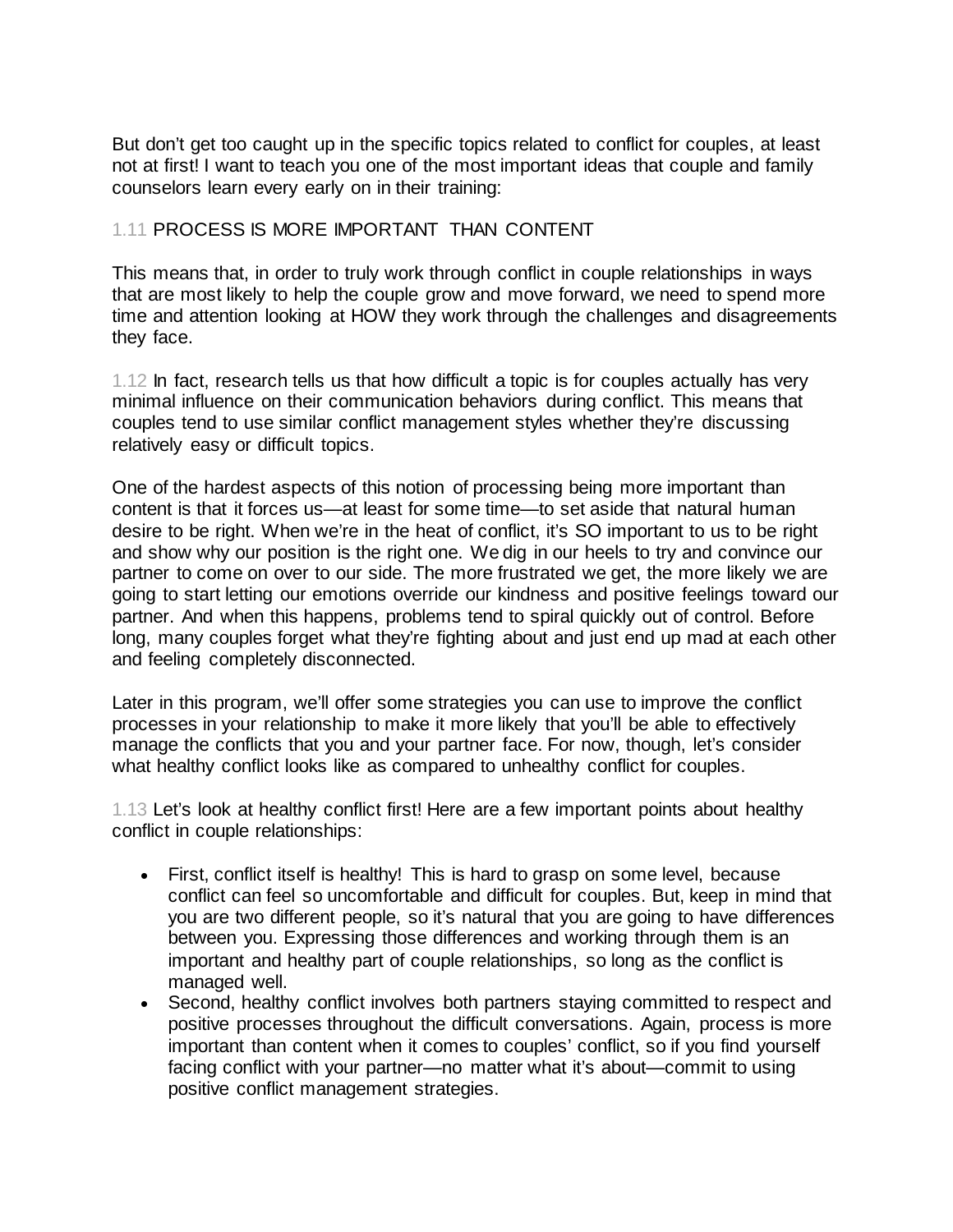- Third, healthy conflict involves resetting the course when you do go off track! You're human, and so is your partner. So, it's likely that one or both of you will get overwhelmed by emotions at some points during conflict, and you may say or do things that aren't helpful to solving the conflict and may be hurtful to one another. So, healthy conflict involves learning to recognize when things go awry and learning to correct course when this happens, such as by offering a sincere apology or taking a brief moment to calm down when feelings start to take over.
- Fourth, couples who have healthy conflict consider each other's unique background characteristics that can influence how they experience conflict. For example, in some families, people avoid conflict, whereas in other families, people tend to fight loudly and passionately! Partners who successfully manage conflict understand what is comfortable and what comes naturally to the other person and can adapt their conflict management styles in a way that works for both people.

1.14 That concludes the first part of our program. Next up, we'll review with a quick knowledge check. Then, in section two, I'll introduce you to the Four Horsemen, negative behaviors that may happen during conflict which are highly predictive of divorce.

### 1.15 Review:

Which of the following statements reflect the principle that process is more important than content when it comes to conflict in couple relationships:

- A. There are certain topics that create more stress than other topics for nearly all couples.
- B. The impact of conflict on couple's relationships is less about what they fight about and more about how they manage that conflict.
- C. When couples disagree on their values, their relationship is doomed to fail.
- D. Couples' fights usually look different based on the specific topic they are discussing.

#### 1.16 Review:

Select which of the following conflict strategies represent healthy ways of managing conflict in couple relationships (pick as many as apply).

- A. conflict is ignored
- B. conflict is addressed
- C. respectful community
- D. disrespectful tone
- E. easily gets off track
- F. stays focused on the current issue
- G. gets back on track when things go awry
- H. accounts for each person's unique background
- I. partners expect each other to manage conflict in exactly the same way